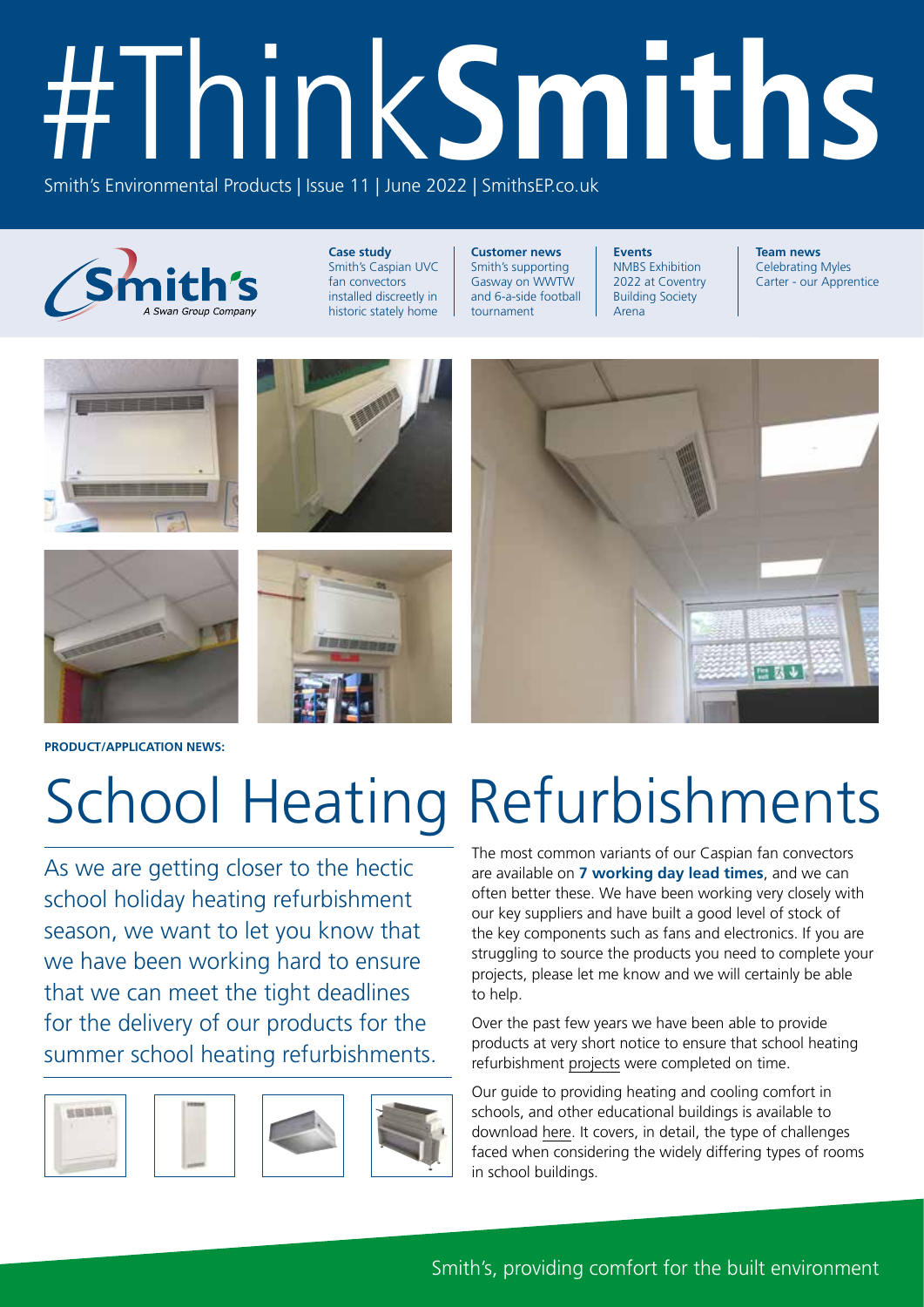







## **CASE STUDY:** Grittleton House

### Smith's Caspian UVC fan convectors installed discreetly in historic stately home

Following the successful installation of Smith's Caspian fan convectors as part of a conversion to the stables at Grittleton House near Chippenham the owners contacted Smith's for a sympathetic solution for the heating upgrade for the ground floor area of the main house. Today Grittleton House is a magnificent wedding venue.

The challenge for Simon Butcher, Senior Technical Services Manager at Smith's, was to find a solution that would be 'invisible' so as not to impact on the building aesthetics and also provide enough heat when required to heat the very large spaces quickly and maintain the comfort levels without intruding acoustically. Finally, the solution would need to work with both oil boilers and biomass heat generators.

Using the hidden brick ducting running from the service passages under the floors and up into the impressive reception rooms and hall Caspian UVC fan convectors were installed in the subterranean wine cellars and service passages beneath the stately home. The ducts were cleverly employed to assist in the transfer of warm air from the Caspian UVC fan convectors to heat the vast spaces above.

The use of Caspian UVC meant that the brief of providing heat emitters that could heat the very large spaces quickly whilst avoiding having any emitters within the historical spaces was achieved.

[For the full case study.](https://smithsep.co.uk/case_studies/caspian-uvc-grittleton-house/)





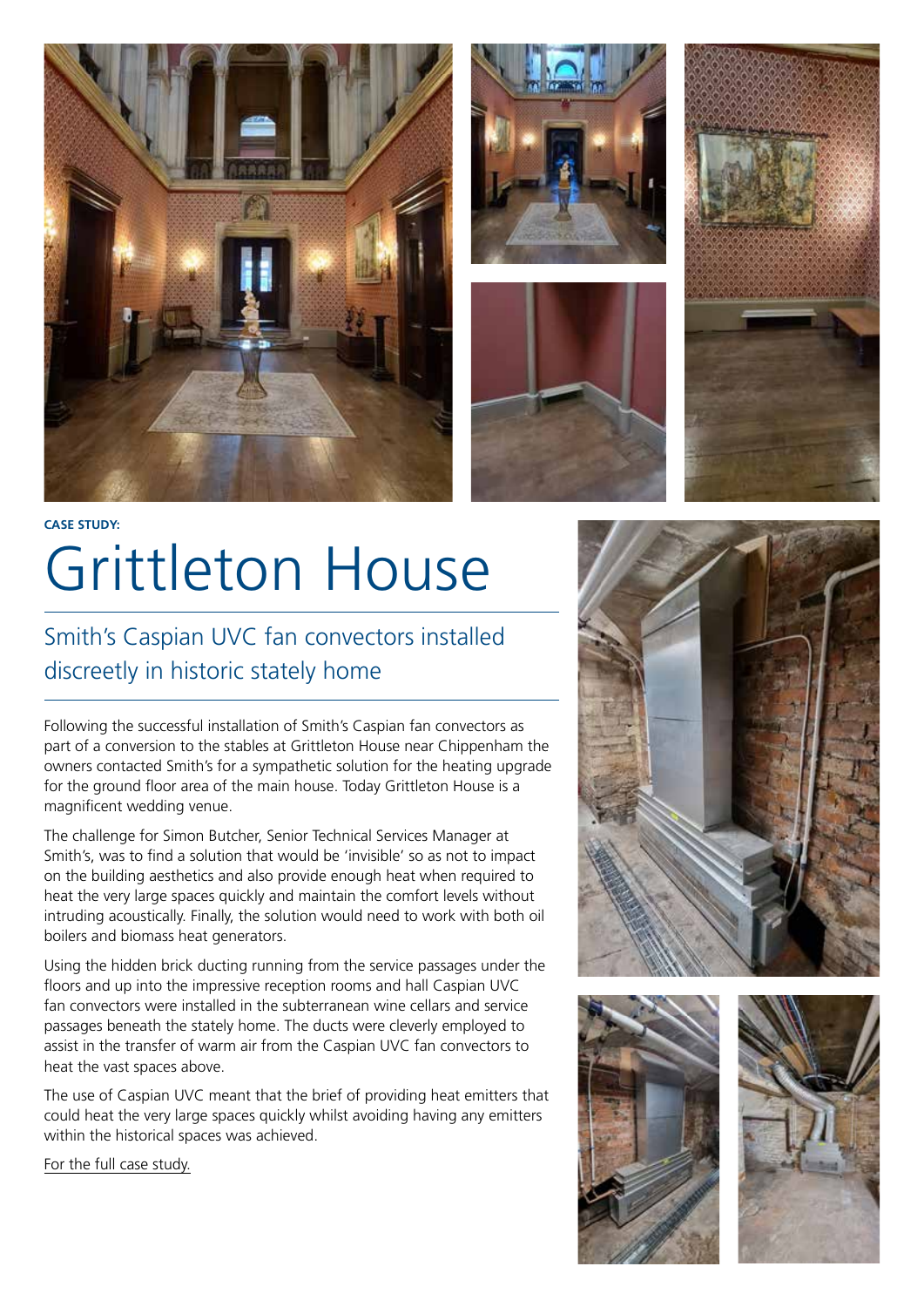**CUSTOMER NEWS:**

## Smith's supported Gasway and their chosen charity Walking with the Wounded

One of Smith's key customers, Gasway Services, once again supported their chosen charity, Walking With The Wounded, on their Cumbrian Walk.

It took place over the weekend of 14th and 15th May 2022. In the words of Andy Merrill, Senior Contract Manager at Gasway "This year, we took 10 teams and raised over an amazing 35k. It was an emotional day, and to be honest, a huge challenge and sometimes you just wanted it to be over. But the feeling you get when you've completed the hike, and it all sinks in, is just amazing.

We'd like to say a massive thank you to everyone, particularly Smith's for their support. The money raised will make a massive difference, supporting veterans

with employment, mental health, volunteering and care coordination. It's such a worthwhile cause, and we can't wait to do it all again next year."

It was a real pleasure to help Gasway support this excellent charity.







## Gasway 6-a-side football tournament



Smith's was invited to attend the 6-a-side tournament at Norwich City FC hosted by Gasway as part of the suppliers' team.

Once we'd realised we had a combined age of 300 we very quickly accepted that we had very little chance of winning. However, Matt Cooper of Smith's did participate as part of a 'nomadic' team pulled together from several suppliers who competed as The Stockless Wanderers. They got off to a flying start and won their first game 1-0, then cramp set in along with some old recurring injuries and that's when the wheels fell off. The next 3 games all ended in defeat, this didn't dampen the atmosphere, and everyone had a story or two to tell of how good they used to be. All in all, it was a great day that everyone really enjoyed.